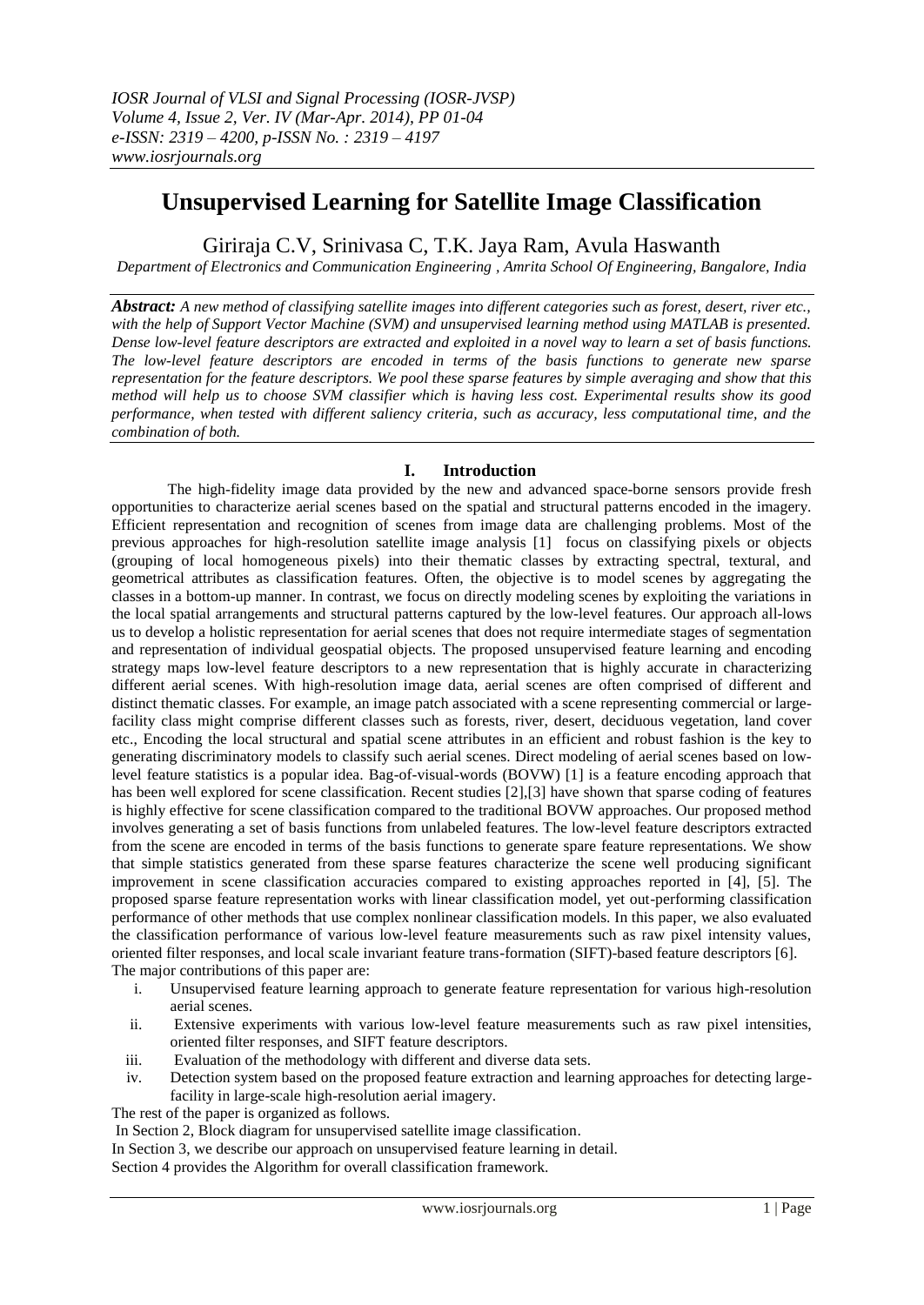Sections 5 concludes the paper with discussions on the findings and ideas for extending the work

### **II. Block Diagram**



**Fig.1**. Block diagram for unsupervised feature learning for satellite image classification

# **III. Unsupervised Feature Learning**

Here, the goal is to accurately classify the given image patch into one of the predefined scene categories. Our approach consists of five broad steps

- i. Feature extraction
- ii. Feature learning
- iii. Feature encoding
- iv. Feature pooling
- v. Classification

We begin by extracting low-level feature descriptors from the image patch. As part of the feature learning process, we compute a set of normalized basis functions from the extracted features in an unsupervised manner. We use a variant of sparse coding called Orthogonal Matching Pursuit (OMP-k) [7] to compute the basis function set. During feature encoding, we project the features onto the learned basis function set and apply soft threshold activation function to generate a set sparse features. We pool the sparse features to generate the final feature representation for the image patch. The final features are then fed to a linear support vector machine (SVM) classifier. Fig. 1 shows the overview of the proposed framework. Next, we describe our dense feature extraction strategies and subsequent steps in detail.

#### **3.1 Feature extraction**

For feature extraction we use SIFT (Scale Invariant Feature Transform) [8] based descriptor for each block. Normal SIFT descriptors are operated on only interested points so we use dense SIFT descriptors. Before applying SIFT descriptor each image is divided in to 4X4 sub blocks. For each sub block a magnitude weighted orientation histogram is computed. The orientations are divided into 8 intervals. The magnitudes are further weighted by a Gaussian function with *σ* equal to one-half the width of the descriptor window. Local histograms are stacked to form the feature vector.

#### **3.2 Feature Learning**

The main idea here is that the feature elements representing spatially adjacent pixels might exhibit high correlation. By removing these correlations we can force the model to learn the high-order structure in the data. We will achieve this by randomly sampling low level features in a data set to generate a matrix X. The matrix is normalized by subtracting the mean and dividing by the standard deviation. Next, to whiten the data we apply a Zero Component Analysis (ZCA) [9] transform. By using whitened matrix we learn the basis function D by finding the best solution for minimization of error.

#### **3.3 Feature encoding**

The main objective here is to generate a robust representation that effectively and efficiently encodes the patterns in the image. We will achieve this by representing low-level features in terms of basis functions. To represent the features in terms of the basis functions, we project the feature descriptor onto the basis vectors represented in the set D to compute the linear weights [10]. Next we apply a soft threshold activation function to generate sparse features. In this encoding scheme positive and negative weights above and below certain thresholds are retained and remaining elements are forced to zero to generate sparse features. These sparse features are stacked to form the sparse feature.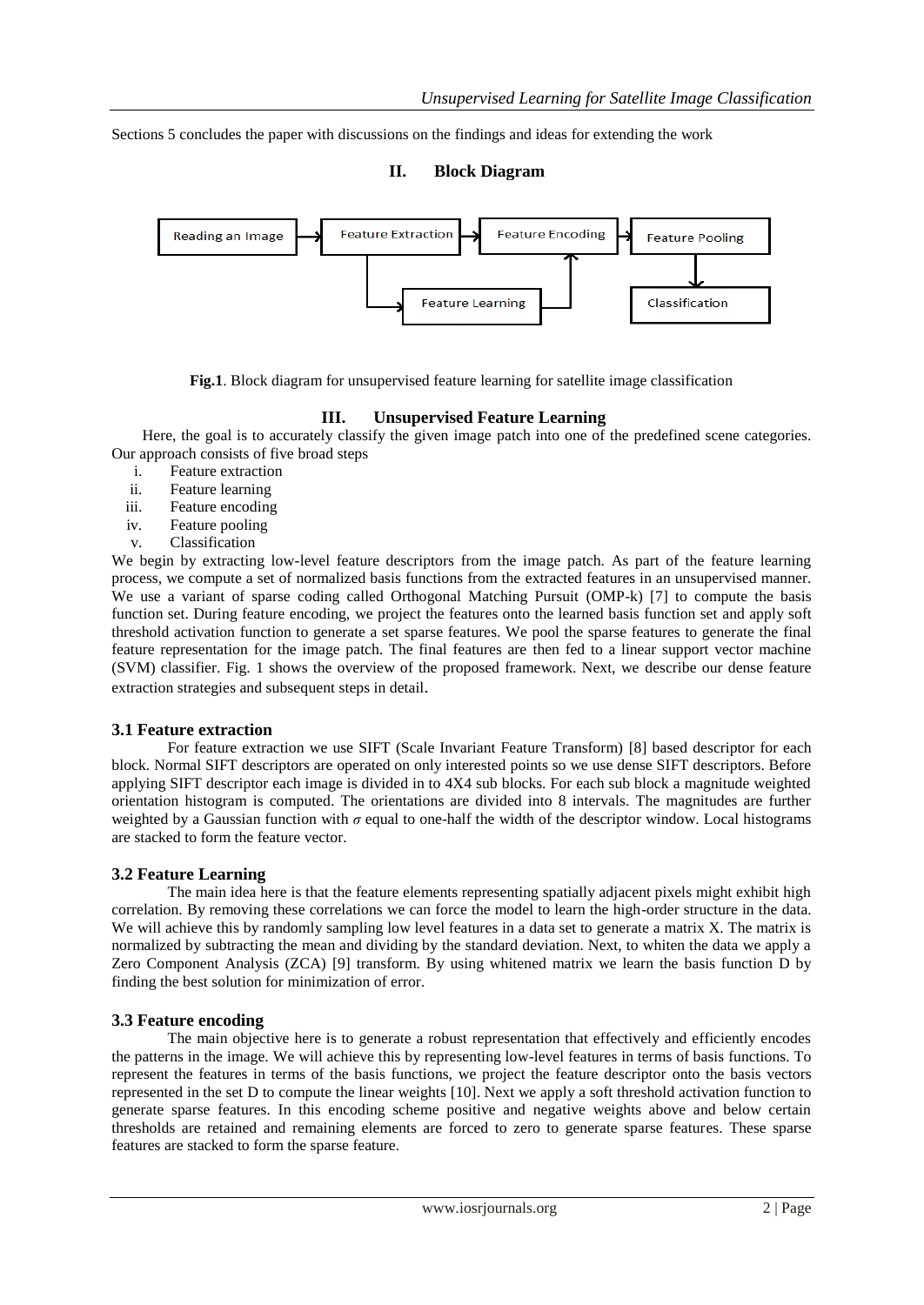## **3.4 Feature Pooling**

With the sparse features [11] computed for an image patch, we can estimate the final feature representation based on simple statistics of the sparse features. We are using simple averaging to pool the sparse features, so that the cost for classifying will be less and we can use linear classifiers.

### **3.5 Classification**

#### **3.5.1 Unsupervised Scene Classification**

A new approach to unsupervised classification for multispectral imagery. It first implements the pixel purity index (PPI) which is commonly used in hyper spectral imaging for end member extraction to find seed samples without prior knowledge, then uses the PPI-found samples as support vectors for a kernel-based support vector machine (SVM) to generate a set of initial training samples. Since PPI uses a random generator to produce skewers on which data samples are orthogonally projected, the PPI-found samples are not reproducible. In order to resolve this inconsistency issue, an iterative Fisher's linear discriminant analysis (IFLDA) is further developed to implement FLDA [12] iteratively to mitigate the instability caused by the use of skewers and the sensitivity of using PPI-found samples as support vectors by SVM. These resulting IFLDA-classified sample vectors are then used as a final set of training samples which are in fact obtained by a series of processes by first finding seed samples via PPI, then by using SVM to generate initial training samples which are further refined and corrected by IFLDA to produce a final desired set of training samples. So, an algorithm implementing PPI coupled with SVM in conjunction with IFLDA to find unsupervised training samples is called PPI-SVM-IFLDA algorithm. Finally, these PPI-SVM-IFLDA-produced samples are then used as training samples for a follow-up classifier to perform supervised classification on the original data samples in which case this supervised classifier is once again implemented by IFLDA with only difference in that this IFLDA is now performed on the entire data space compared to the IFLDA used in the PPI-SVM-IFLDA which only performs the classification on SVM-generated training samples, not original data samples.

#### **3.5.2 Unsupervised PPI-SVM-IFLDA Classification Algorithm**

- i. Initial condition: Set the number of classes to the number of spectral bands.
- ii. Sphere the data.
- iii. Implement PPI-SVM-IFLDA on the sphered data to produce a desired set of training samples.
- iv. Using the training samples obtained in Step 3 to perform IFLDA on the original data to produce classification results.

#### **IV. Algorithm : Feature Encoding and Classification**

#### **Steps :**

- i. Extract the low level features vectors from the test image
- ii. Find the basis function from the set of feature vectors found in above steps
- iii. Normalize the feature vector set obtained in the step1
- iv. Apply the Zero Competent Analysis (ZCA) to remove the redundancy
- v. Represent the feature vectors in terms of basis function
- vi. Apply the threshold on the above (step 5) obtained set of values to get the sparse features
- vii. Pool the sparse features
- viii. Perform SVM binary decision

#### **V. Discussion**

In contrast to previous works on satellite image classification where the focus was on pixel or objectlevel thematic classification, here we explore a method to directly model scene by exploiting the local spatial and structural patterns in the scene. Our approach model scenes by passing the complicated steps of segmentation and individual segment classification. The proposed classification framework involves dense feature extraction, learning, encoding and pooling. Rather than using the low-level feature measurements directly in the classification framework, we derive sparse feature representations by encoding these features in terms of a learned basis function set. The basis function set is generated in an unsupervised manner. We show that the pooled sparse features employed with a linear SVM kernel out performs existing methods in terms of classification accuracy. In the case of large-facility detection, we obtain a high measure producing excellent detections on large-scale high-resolution satellite imagery.

As future extensions, we plan to extend this approach to encode high-level spatial information and shape based features as part of the feature encoding process. The current feature encoding process is simple, yet provides good classification accuracy for broad neighborhood classes. However, to model complex structures it would be highly beneficial to encode high-level information. Another straightforward extension would be to follow a supervised framework for the basis function set generation. Other interesting applications can result